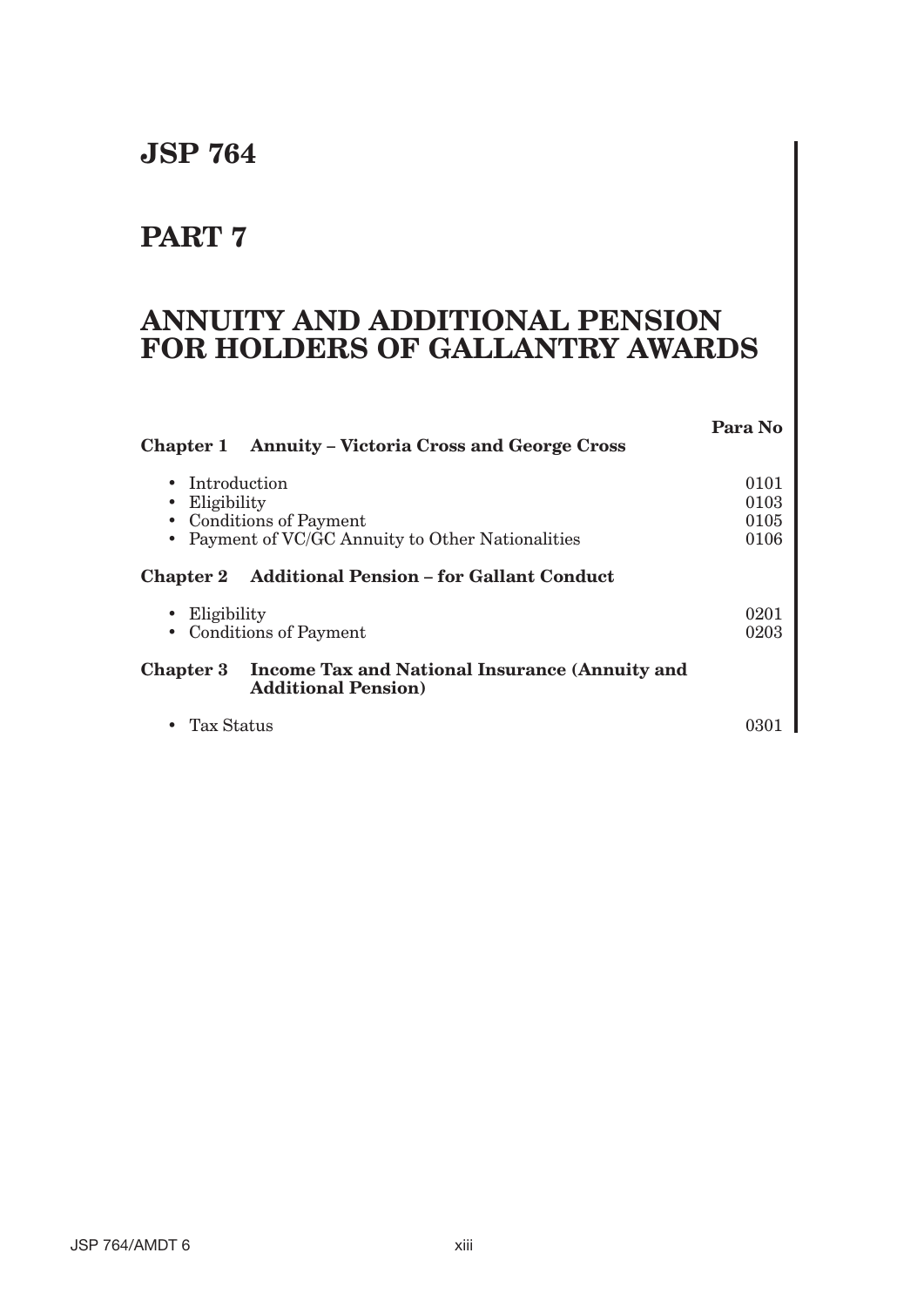Deliberately Blank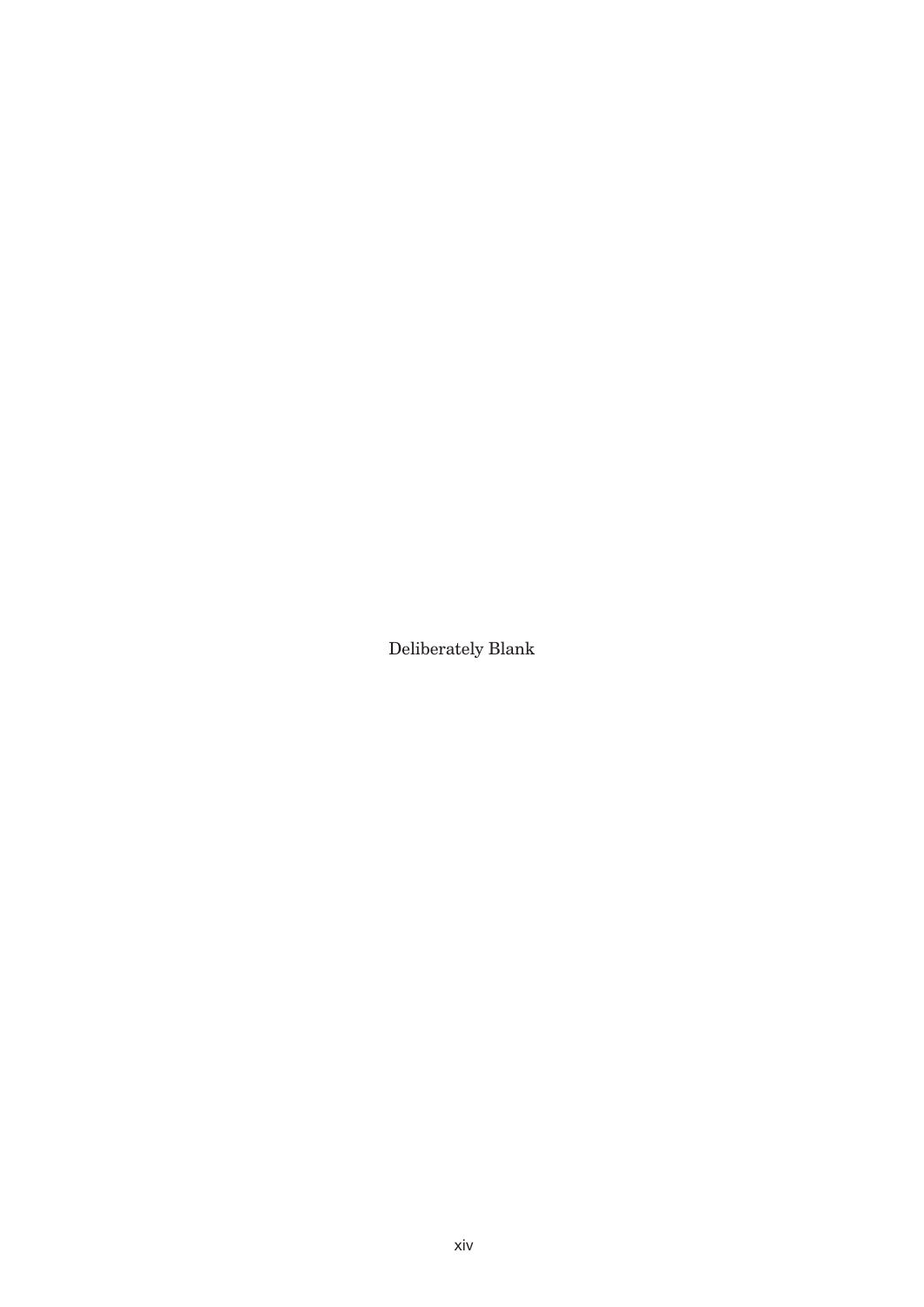# **Chapter 1**

## **ANNUNITY – VICTORIA CROSS AND GEORGE CROSS**

### **INTRODUCTION**

0101 The Victoria Cross is awarded to military personnel for gallantry in the presence of the enemy. It may be awarded posthumously and awarded to civilians.

0102 The George Cross is awarded to military personnel for those acts for which military honours would not normally be granted, such as acts of gallantry not in presence of the enemy. It may be awarded posthumously and awarded to civilians.

### **ELIGILBILITY AND CRITERIA**

0103 All Service personnel (including Reserve personnel), irrespective of rank, and pension scheme who have been awarded a Victoria Cross or George Cross are entitled to an annuity for life.

0104 Criteria. The eligibility criteria for receipt of a payment of an annuity award are:

> (a) that the Award was bestowed in recognition of deeds committed while serving in the Regular or Reserve Armed Forces; and

> (b) such further criteria as may be determined by the Defence Council and set out in this publication, amended from time to time as the Defence Council considers necessary.

### **CONDITIONS OF PAYMENTS**

0105 The Special Annuity award for Victoria Cross and George Cross holders is:

(a) An annual annuity of  $\pounds2129$  (wef 07/04/2014). This sum is increased each year in line with other pension increases (currently increased by CPI).

(b) The annuity is paid annually in arrears on the anniversary of the act of bravery for which the recipient is honoured.

(c) The annuity is paid for life, however, if an individual who is in receipt of the VC/GC dies before the annuity is payable for that year, nothing is payable for that year.

(d) If a person receives both the Victoria Cross and the George Cross, they are entitled to an annuity for each.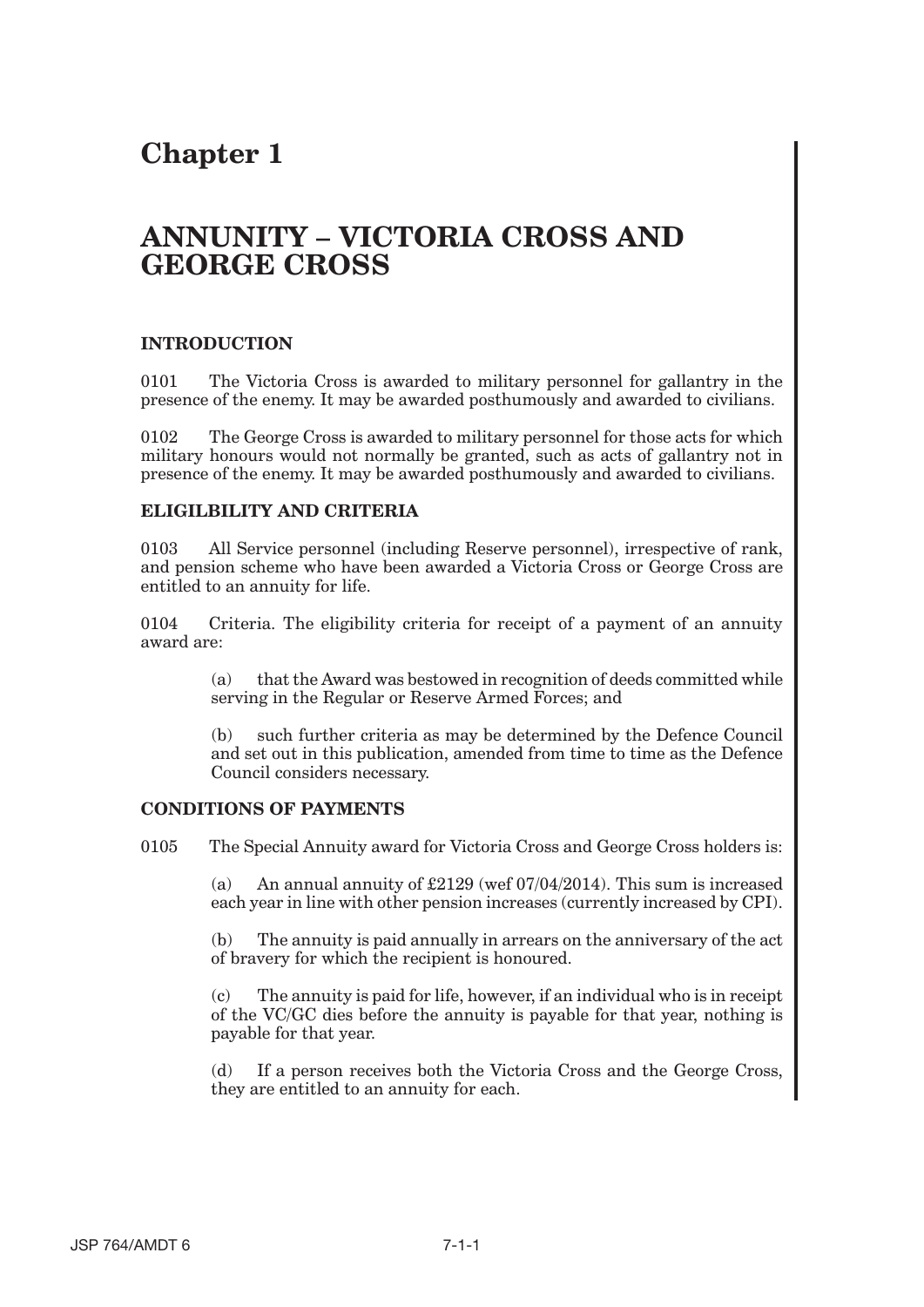### **PAYMENTS OF VC/GC ANNUITY TO OTHER NATIONALITIES**

0106 The Ministry of Defence UK Government accepts responsibility to pay annuities to holders of the VC/GC who served in the UK Armed Forces whose acts of bravery as members of the Armed Forces gave rise to the award.

0107 Holders of the award who served with the Armed Forces of India, Pakistan, Australia, New Zealand, Canada, and South Africa are paid the annuity by their own Government.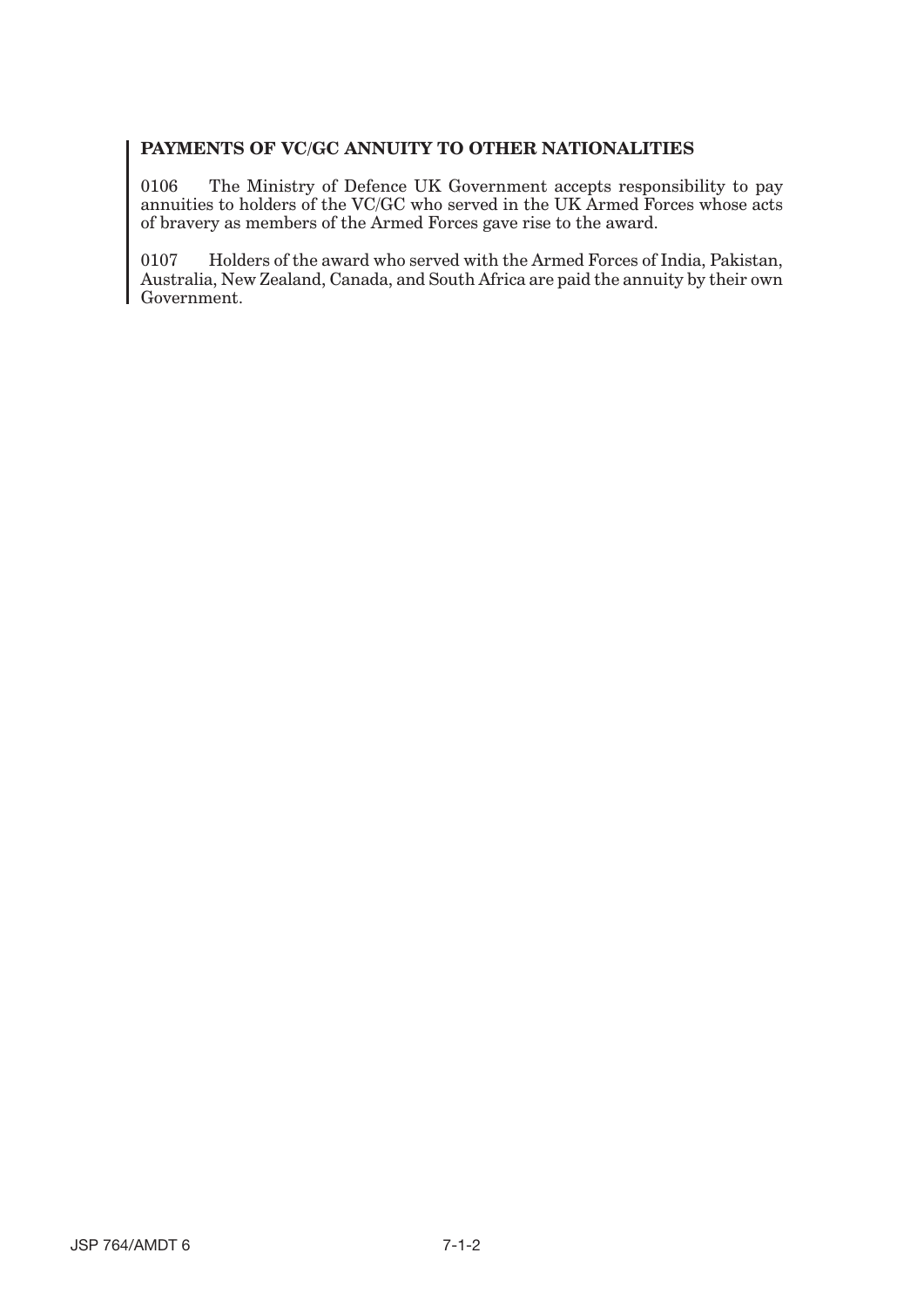## **Chapter 2**

## **ADDITIONAL PENSION FOR GALLANT CONDUCT**

### **ELIGIBILITY**

0201 An additional pension of £0.025 per day or such greater amount as the Secretary of State may think appropriate, may be paid to those in receipt of a pension (this applies to all Armed Forces Pension Schemes), if:

> (a) The pensioner member (members whose pension is in payment) is a holder of the Victoria Cross, and when he/she received that decoration they were not an officer; or

> (b) The pensioner member (members whose pension is in payment) was awarded any of the awards specified in paragraph 0201(c) before 7 September 1993.

- (c) The other awards are:
	- (i) the George Cross (other ranks only),
	- (ii) the Military Cross (other ranks only),
	- (iii) the Distinguished Flying Cross,
	- (iv) the Distinguished Conduct Medal,
	- (v) the Conspicuous Gallantry Medal (Naval),
	- (vi) the Conspicuous Gallantry Medal (Flying),
	- (vii) the Distinguished Service Medal,
	- (viii) the Military Medal, or
	- (ix) the Distinguished Flying Medal.

0202 Those awarded any of the medals specified in 0201(c) on or after 7 September 1993, are not entitled to receive the additional pension.

### **CONDITIONS OF PAYMENT**

0203 The additional pension for gallant conduct is:

(a) Paid annually (as a gratuity) at £9.10 (£9.12 in leap years), and

(b) Once in payment it is increased annually by the Consumer Price Index rate of inflation (CPI is 2.7% for 2014/15).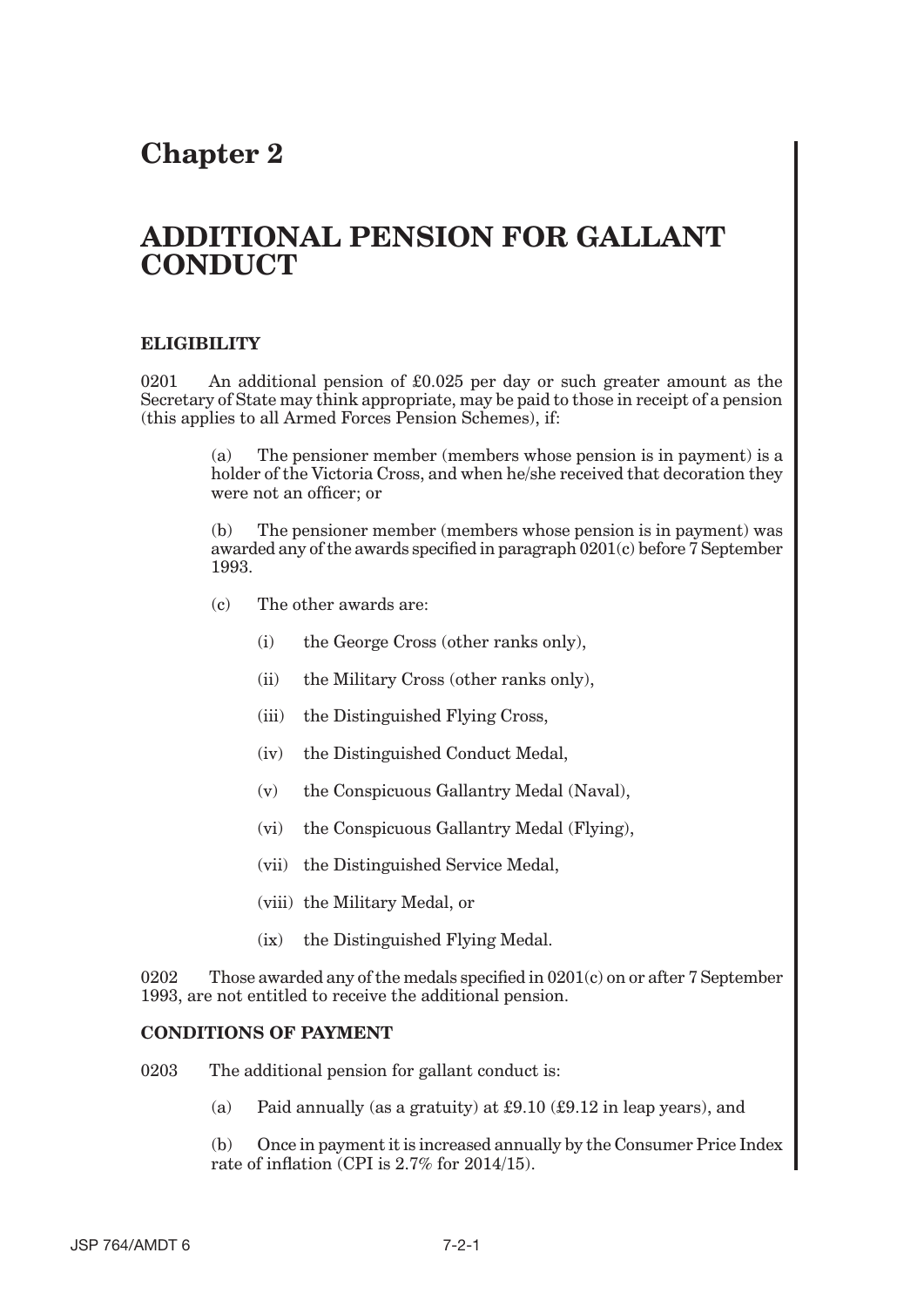Deliberately Blank